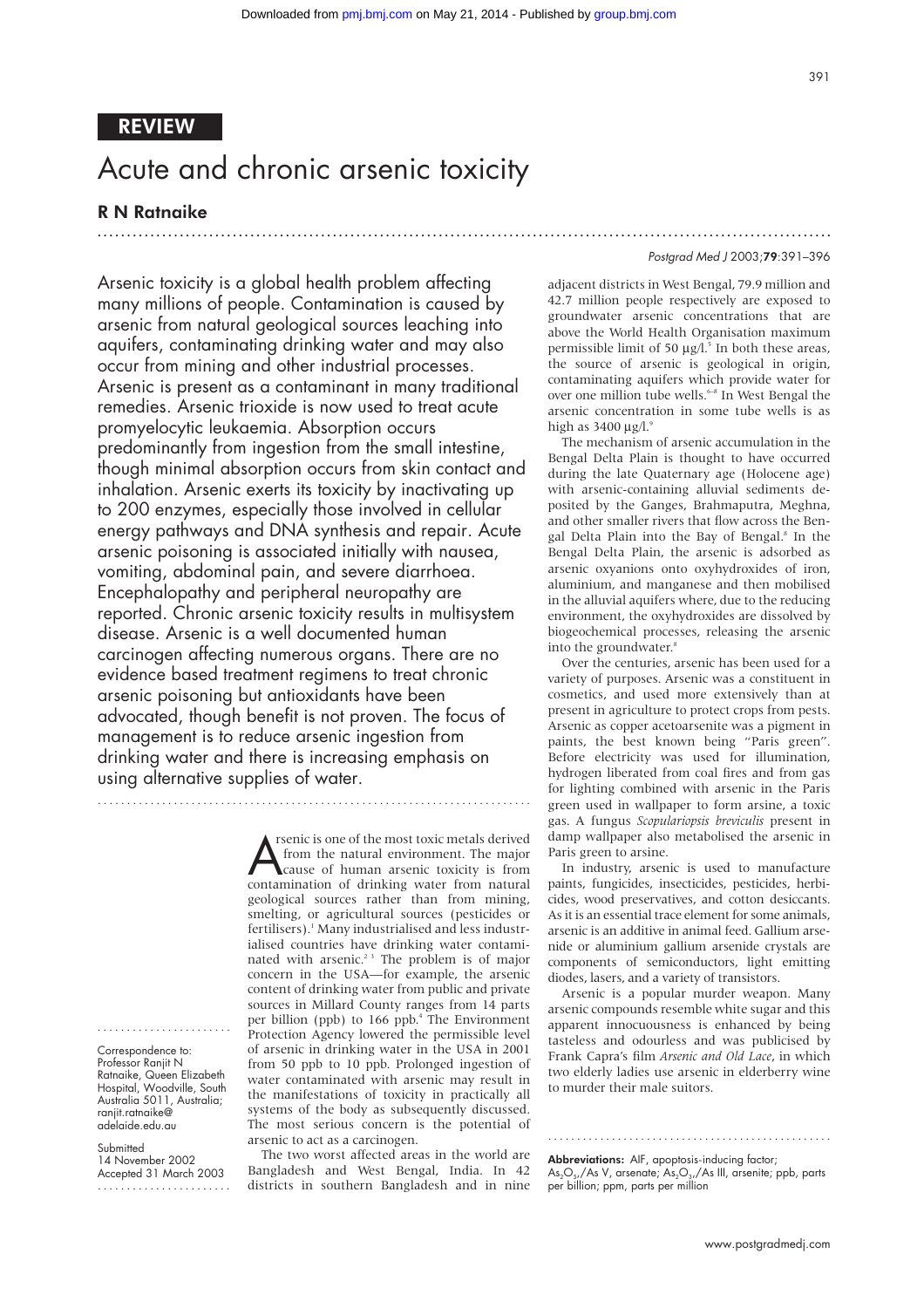# Box 1: Industrial sources

- Agricultural pesticides and herbicides.
- Paints, fungicides, insecticides, wood preservatives, and cotton desiccants.
- Manufacture of semiconductors, light emitting diodes, and components of lasers and microwave circuits.

# HISTORICAL THERAPEUTIC USES OF ARSENIC

Arsenic was used as a healing agent after Greek physicians such as Hippocrates and Galen popularised its use. Arsenic compounds became available as solutions, tablets, pastes, and in injectable forms. Fowler's solution, a 1% arsenic trioxide preparation, was widely used during the 19th century. As recently as 1958, the British *Pharmaceutical and Therapeutic Products* handbook edited by Martindale, listed the indications for Fowler's solution as: leukaemia, skin conditions (psoriasis, dermatitis herpetiformis, and eczema), stomatitis and gingivitis in infants, and Vincent's angina. Fowler's solution was also prescribed as a health tonic. Chronic arsenic intoxication from the long term use of Fowler's solution caused haemangiosarcoma,<sup>10</sup> angiosarcoma of the liver,<sup>11 12</sup> and nasopharyngeal carcinoma.<sup>13</sup> Arsenic was the primary treatment for syphilis until World War II. Arsphenamine (neoarsphenamine), a light yellow compound containing 30% arsenic was used intravenously to treat syphilis, yaws, and some protozoan infections.

# CURRENT THERAPEUTIC USES OF ARSENIC

Arsenic trioxide  $(As, O<sub>3</sub>)$  is now widely used to induce remission in patients with acute promyelocytic leukaemia, based on its mechanism as an inducer of apoptosis (programmed cell death).<sup>14-18</sup> Arsenic induces apoptosis by releasing an apoptosisinducing factor (AIF) from the mitochondrial intermembrane space from where it translocates to the cell nucleus.<sup>19</sup> AIF then effects apoptosis, resulting in altered nuclear biochemistry, chromatin condensation, DNA fragmentation, and cell death. AIF has been isolated and cloned and is a flavoprotein with a molecular weight of 57 000. $^{20}$ 

Arsenic continues to be an essential constituent of many non-western traditional medicine products. Some Chinese traditional medications contain *realgar* (arsenic sulphide) and are available as pills, tablets, and other preparations. They are used for psoriasis, syphilis, asthma, rheumatism, haemorrhoids, cough and pruritus, and are also prescribed as a health tonic, an analgesic, anti-inflammatory agent, and as a treatment for some malignant tumours.<sup>21–23</sup> In India, herbal medicines containing arsenic are used in some homoeopathic preparations<sup>24</sup> and haematological malignancies.<sup>25</sup> In Korea arsenic is prescribed in herbal medicine for haemorrhoids.<sup>26</sup>

However rather than an intended ingredient, arsenic is more often a contaminant, sometimes with mercury and lead.<sup>22 27</sup> <sup>28</sup> The Department of Health Services of California screened 251 products in retail herbal stores and detected arsenic in 36 products (14%) in concentrations from 20.4 to 114 000 parts per million (ppm) with a mean of 145.53 ppm and the median  $180.5$  ppm.<sup>22</sup> A study in Singapore identified 17 patients during a five year period with cutaneous lesions related to chronic arsenic toxicity, and in 14 (82%) patients toxicity was due to arsenic from Chinese proprietary medicines while the other three consumed well water contaminated with arsenic.<sup>3</sup>

#### CHEMISTRY AND TOXICITY

Arsenic occurs in two oxidation states: a trivalent form, arsenite (As,  $O_3$ ; As III) and a pentavalent form, arsenate (As,  $O_5$ ; As V). As III is 60 times more toxic than As V. Organic arsenic is non-toxic whereas inorganic arsenic is toxic.

Arsenic toxicity inactivates up to 200 enzymes, most notably those involved in cellular energy pathways and DNA

replication and repair, and is substituted for phosphate in high energy compounds such as ATP.

Unbound arsenic also exerts its toxicity by generating reactive oxygen intermediates during their redox cycling and metabolic activation processes that cause lipid peroxidation and DNA damage.<sup>29</sup> As III, especially, binds thiol or sulfhydryl groups in tissue proteins of the liver, lungs, kidney, spleen, gastrointestinal mucosa, and keratin-rich tissues (skin, hair, and nails).

Many other toxic effects due to arsenic are being determined and are detailed by Abernathy *et al* in 1999.30

#### ARSENIC EXPOSURE

Arsenic exposure occurs from inhalation, absorption through the skin and, primarily, by ingestion of, for example, contaminated drinking water. Arsenic in food occurs as relatively nontoxic organic compounds (arsenobentaine and arsenocholine). Seafood, fish, and algae are the richest organic sources.<sup>31</sup> These organic compounds cause raised arsenic levels in blood but are rapidly excreted unchanged in urine.<sup>32 33</sup> Arsenic intake is higher from solid foods than from liquids including drinking water.<sup>34 35</sup> Organic and inorganic arsenic compounds may enter the plant food chain from agricultural products or from soil irrigated with arsenic contaminated water.<sup>36</sup>

# **ABSORPTION**

The major site of absorption is the small intestine by an electrogenic process involving a proton  $(H^+)$  gradient.<sup>37</sup> The optimal pH for arsenic absorption is 5.0,<sup>38</sup> though in the milieu of the small bowel the pH is approximately 7.0 due to pancreatic bicarbonate secretion.<sup>39</sup>

#### METABOLISM

The absorbed arsenic undergoes hepatic biomethylation to form monomethylarsonic acid and dimethylarsinic acid that are less toxic but not completely innocuous.40 41 About 50% of the ingested dose may be eliminated in the urine in three to five days. Dimethylarsinic acid is the dominant urinary metabolite (60%–70%) compared with monomethylarsonic acid.42 A small amount of inorganic arsenic is also excreted unchanged. After acute poisoning electrothermal atomic absorption spectrometry studies show that the highest concentration of arsenic is in the kidneys and liver.<sup>43</sup>

In chronic arsenic ingestion, arsenic accumulates in the liver, kidneys, heart, and lungs and smaller amounts in the muscles, nervous system, gastrointestinal tract, and spleen.<sup>43</sup> Though most arsenic is cleared from these sites, residual amounts remain in the keratin-rich tissues, nails, hair, and skin. After about two weeks of ingestion, arsenic is deposited in the hair and nails.

# CLINICAL FEATURES

#### Acute poisoning

Most cases of acute arsenic poisoning occur from accidental ingestion of insecticides or pesticides and less commonly from attempted suicide. Small amounts (<5 mg) result in vomiting and diarrhoea but resolve in 12 hours and treatment is reported not to be necessary.44 The lethal dose of arsenic in acute poisoning ranges from  $100$  mg to  $300$  mg.<sup>45</sup> The Risk Assessment Information System database states "The acute lethal dose of inorganic arsenic to humans has been estimated to be about 0.6 mg/kg/day".<sup>46</sup> A 23 year old male who ingested 8 g of arsenic survived for eight days.<sup>47</sup> A student who consumed 30 g of arsenic sought help after 15 hours and survived 48 hours but died despite gastric lavage and treatment with British anti-lewisite (an arsenic antidote) and haemodialysis.48 Depending on the quantity consumed, death usually occurs within 24 hours to four days.

The clinical features initially invariably relate to the gastrointestinal system and are nausea, vomiting, colicky abdominal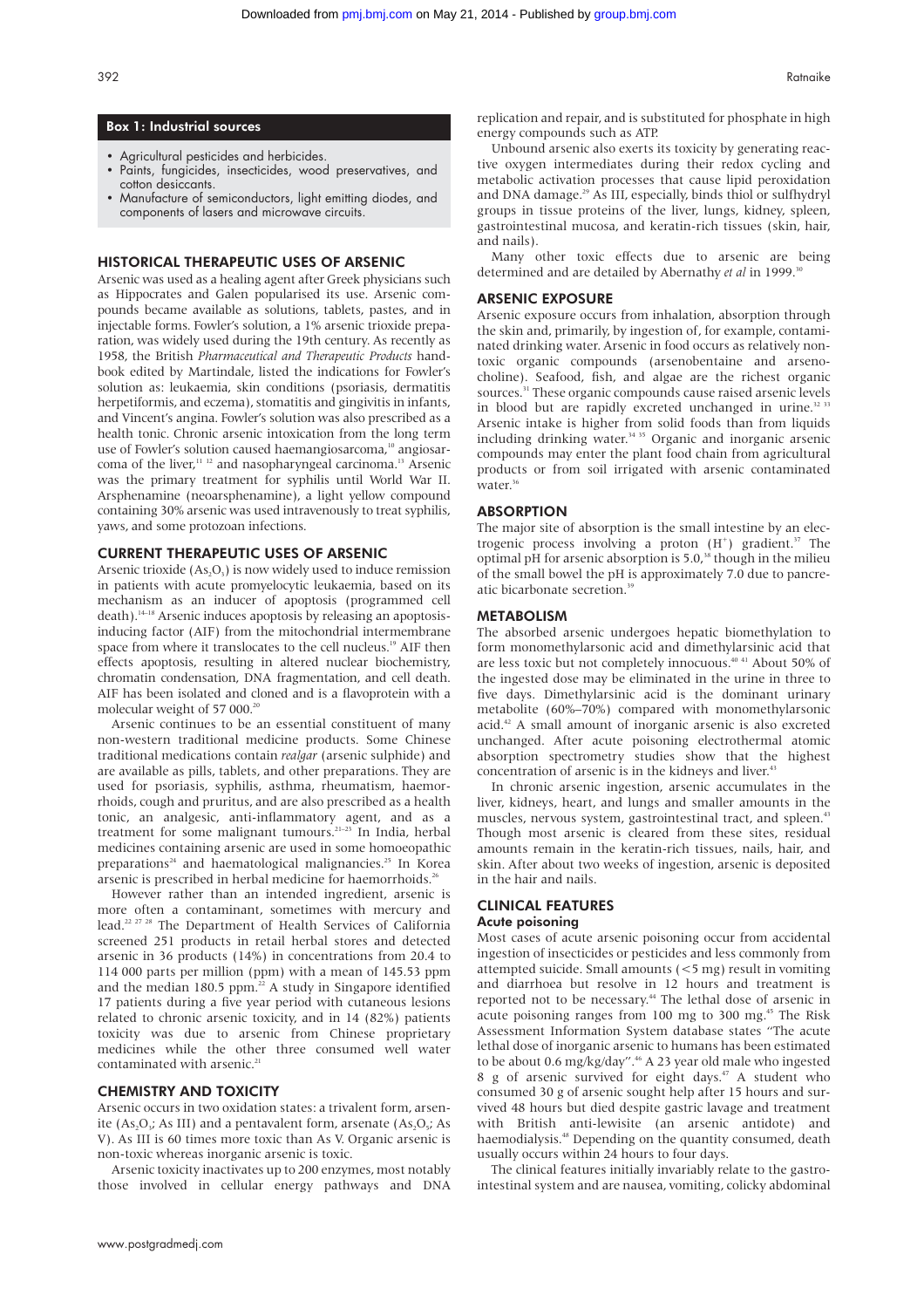# Box 2: Acute arsenic poisoning

- Clinical features manifest in virtually all body systems.
- Prominent features are nausea, vomiting, colicky abdominal pain, profuse watery diarrhoea, and excessive salivation.
- Other features are acute psychosis, a diffuse skin rash, toxic cardiomyopathy, and seizures.
- Haematological abnormalities occur and renal failure, respiratory failure, and pulmonary oedema are common.
- Neurological manifestations include peripheral neuropathy or encephalopathy.
- Urinary arsenic concentration is the best indicator of recent poisoning (1–2 days).

pain, and profuse watery diarrhoea. The abdominal pain may be severe and mimic an acute abdomen.<sup>49</sup> Excessive salivation occurs<sup>50</sup> and may be the presenting complaint in the absence of other gastrointestinal symptoms.<sup>51</sup> Other clinical features are acute psychosis, a diffuse skin rash, toxic cardiomyopathy, $47$ <sup>52</sup> and seizures.<sup>50</sup>

Diarrhoea attributed to increased permeability of the blood vessels is a dominant feature. The voluminous watery stools are described as "choleroid diarrhoea". In cholera the stools are described as "rice water", but in acute arsenic poisoning, because of blood in the gastrointestinal tract, the term "bloody rice water" diarrhoea is used. The cause of death is massive fluid loss due to secretion from the gastrointestinal tract eventuating in severe dehydration, reduced circulating blood volume, and consequent circulatory collapse. On postmortem examination oesophagitis, gastritis, and hepatic steatosis are reported.<sup>4</sup>

Haematological abnormalities reported are haemaglobinuria, intravascular coagulation, bone marrow depression, severe pancytopenia, and normocytic normochromic anaemia and basophilic stippling.52–54 Renal failure was reported in four of eight sailors exposed to arsine.<sup>53</sup> Respiratory failure and pulmonary oedema are common features of acute poisoning.

The most frequent neurological manifestation is peripheral neuropathy that may last for as long as two years.<sup>47 55 56</sup> The peripheral neuropathy may lead to rapid, severe ascending weakness, similar to Guillain-Barré syndrome, requiring mechanical ventilation.<sup>52</sup> Encephalopathy is a common manifestation and the possibility of arsenic toxicity must be considered if the aetiology of encephalopathy is uncertain. Encephalopathy has occurred after intravenous administration of arsphenamines.<sup>57</sup> The basis for the encephalopathy is thought to be due to haemorrhage.<sup>58</sup>

Metabolic changes with acute arsenic poisoning are reported. Acidosis has occurred in a single patient<sup>47</sup> and hypoglycaemia and hypocalcaemia in cattle.<sup>59</sup> In acute poisoning the best indicator of recent ingestion (1–2 days) is urinary arsenic concentration.

#### Chronic poisoning

Long term arsenic toxicity leads to multisystem disease and the most serious consequence is malignancy. The clinical features of arsenic toxicity vary between individuals, population groups, and geographic areas. It is unclear what factors determine the occurrence of a particular clinical manifestation or which body system is targeted. Thus in persons exposed to chronic arsenic poisoning, a wide range of clinical features are common. The onset is insidious with non-specific symptoms of abdominal pain, diarrhoea, and sore throat.

#### Skin

Numerous skin changes occur with long term exposure.<sup>60</sup> Dermatological changes are a common feature and the initial clinical diagnosis is often based on hyperpigmentation,

### Box 3: Chronic arsenic toxicity

- The clinical features manifest in virtually all body systems.
- Absorbed arsenic accumulates in the liver, kidneys, heart and lungs, with smaller amounts in the muscles, nervous system, gastrointestinal tract, spleen, and lungs.
- Arsenic is deposited in the keratin-rich tissues: nails, hair, and skin.
- Mee's lines occur in the fingernails and toenails.
- The most serious consequence is malignant change in almost all organs of the body.
- Dermatological changes are common, such as hyperpigmentation and both palmar and solar keratoses.
- There is increased risk of cardiovascular disease, peripheral vascular disease, respiratory disease, diabetes mellitus, and neutropenia.
- Effective treatment of chronic arsenic toxicity is not yet established.

palmar and solar keratosis. The keratosis may appear as a uniform thickening or as discrete nodules.<sup>9 61</sup> It is emphasised that both palmar *and* solar keratosis are a significant diagnostic criterion. Hyperpigmentation occurs as diffuse dark brown spots, or less discrete diffuse darkening of the skin, or has a characteristic "rain drop" appearance.<sup>62</sup> Arsenic associated skin cancer, Bowen's disease, is an uncommon manifestation in Asians and may be due to the high skin melanin content and increased exposure to ultraviolet radiation. Arsenic may cause a basal cell carcinoma in a non-melanin pigmented skin.<sup>30</sup> The latent period after exposure may be as long as 60 years and has been reported in patients treated with Fowler's solution, in sheep dip workers, in vineyard workers using arsenical pesticides, and from drinking contaminated wine. $65$ Another manifestation due to arsenic deposition in keratinrich areas are prominent transverse white lines in the fingernails and toenails called Mee's lines.<sup>6</sup>

Large population based studies from West Bengal in India show a relationship between arsenic concentration in tube well water, dose per body weight, and hyperpigmentation and keratosis, and that persons with a poor nutritional status were more susceptible. However the study by Smith *et al* reports that arsenic induced skin lesions occur among Atacameno people in northern Chile, despite a good nutritional status.<sup>62</sup> These subjects in Chiu Chiu village were from an area "famous" for its cultivation of carrots and other vegetables. The arsenic content of the food consumed was not measured to determine if arsenic in the food chain perhaps "nullified" the nutritional benefits of the foods consumed.

#### Gastrointestinal system

Though diarrhoea is a major and early onset symptom in acute arsenic poisoning, in chronic toxicity diarrhoea occurs in recurrent bouts and may be associated with vomiting. Suspicion of arsenic ingestion should be aroused if other manifestations such as skin changes and a neuropathy are also present.<sup>65</sup> In 248 patients with evidence of chronic arsenic toxicity from West Bengal, India who consumed arseniccontaminated drinking water for one to 15 years, hepatomegaly occurred in 76.6%, and of the 69 who were biopsied, 63 (91.3%) showed non-cirrhotic portal fibrosis.<sup>66</sup> In another study, arsenic was considered the aetiological agent in five of 42 patients with incomplete septal cirrhosis, an inactive form of macronodular cirrhosis, characterised by slender, incomplete septa that demarcate inconspicuous nodules, and an unusually high incidence of variceal bleeding.<sup>67</sup>

#### Cardiovascular system

Increased risk of cardiovascular disease is reported in smelter workers due to arsenic exposure.<sup>68-70</sup> In a study in Millard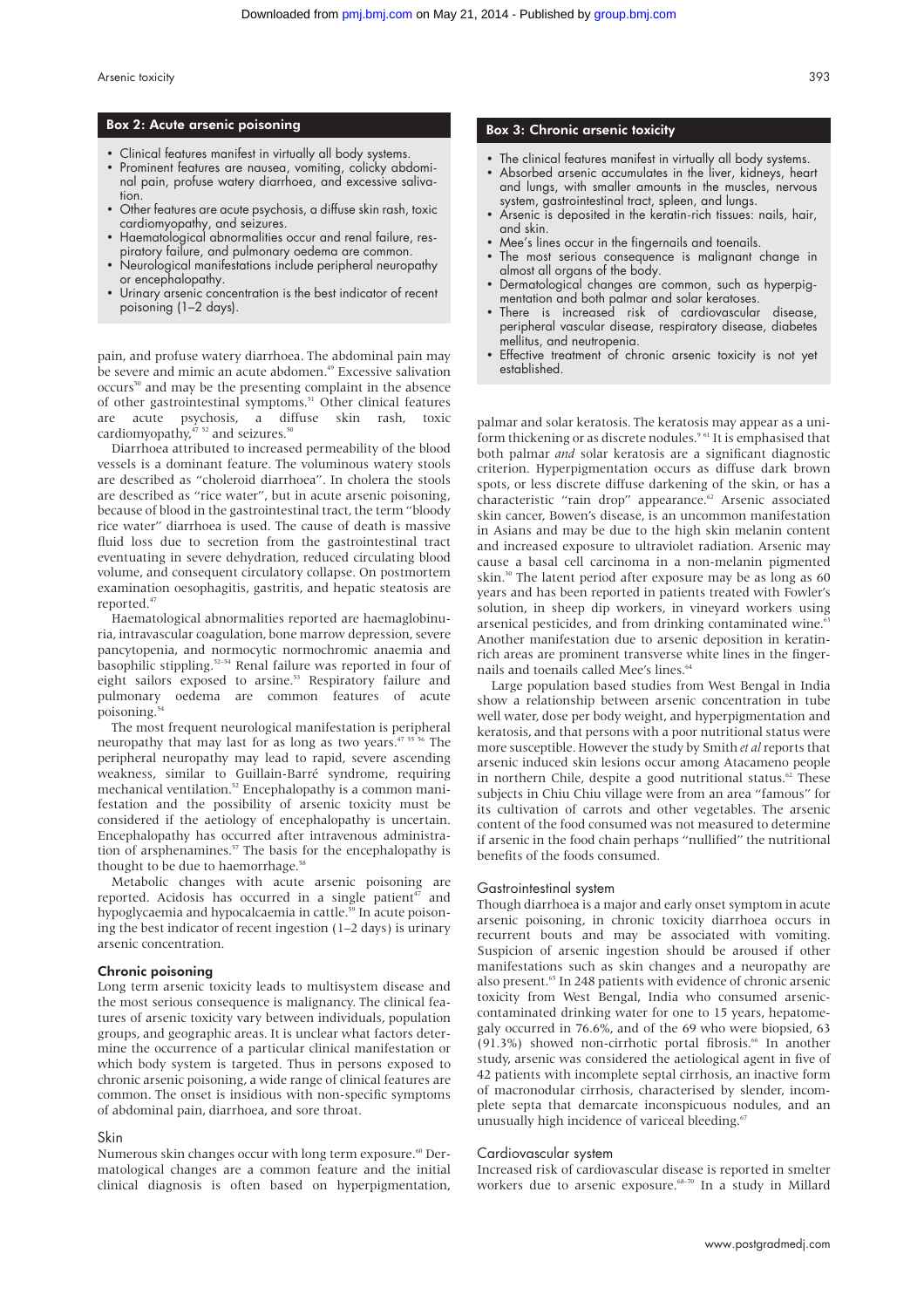# County, USA, based on a matrix for cumulative arsenic exposure, a significant increase in mortality in both males and females from hypertensive heart disease occurred.<sup>4</sup> In Bangladesh, Rahman *et al* in 1999 reported an increased incidence of hypertension in a large study of 1481 subjects exposed to arsenic in well water.<sup>71</sup> Seventy four Taiwanese patients with ischaemic heart disease in "arseniasis-hyperendemic villages" were studied and a link between ischaemic heart disease and long term arsenic exposure was suggested.<sup>72 73</sup>

Arsenic causes direct myocardial injury, $74$  cardiac arrhythmias,<sup>75</sup> and cardiomyopathy.<sup>74</sup> Black foot disease is a unique peripheral vascular disease, causing gangrene of the foot unique to a limited area on the south western coast of Taiwan, due to long term exposure to high arsenic in artesian well water.<sup>73</sup> Peripheral vascular disease is also reported from Chile.<sup>76</sup>

#### Neurological system

The neurological system is the major target for the toxic effects of a number of metals, especially the heavy metals such as mercury, lead, and arsenic. The neurological effects are many and varied. The most frequent finding is a peripheral neuropathy mimicking Guillain-Barré syndrome with similar electromyographic findings.<sup>77</sup> The neuropathy is initially sensory with a glove and stocking anaesthesia.

The effects of toxicity also include changes in behaviour, confusion, and memory loss.<sup>78</sup> Cognitive impairment was reported in two workers from 14–18 months of exposure and mental function returned to normal after withdrawal from the source of arsenic.<sup>79</sup> An increased prevalence of cerebrovascular disease, especially cerebral infarction, was observed in a large study of 8102 men and women who experienced long term arsenic exposure from well water.<sup>80</sup>

#### Genitourinary system

The Millard County study also reported an increased mortality from nephritis and prostate cancer.<sup>4</sup> Guo et al in 1997 analysed cancer registry data (1980–87) of tumours of the bladder and kidney in Taiwan and reported that high arsenic levels in drinking water from wells were associated with transitional cell carcinomas of the bladder, kidney, ureter and all urethral cancers in both males and females, and adenocarcinomas of the bladder in males.<sup>81</sup> The authors suggest that the carcinogenicity of arsenic may be cell-type specific. In contrast, a study from Finland found an association with bladder cancer risk but not kidney cancer, despite very low arsenic concentrations in the drilled wells.<sup>82</sup>

More data are required to establish a firm causal relationship between arsenic ingestion and adverse outcomes during pregnancy and on neonatal morbidity and mortality. In pregnant Andean women who consumed water with arsenic concentrations of about 200 µg/l, arsenic in cord blood (9 µg/l) was almost as high as in maternal blood  $(11 \mu g/l)$ . In the same group placental arsenic was 34 µg/l compared with 7 µg/l in women unexposed to arsenic.<sup>83</sup>

The results of studies by Concha and colleagues in the Andes in Argentina add another dimension to this problem.<sup>84</sup> The fetus, and infants and children who are breast fed, are exposed to arsenic toxicity from the mother.

#### Respiratory system

Studies from West Bengal, India draw attention to both restrictive and obstructive lung disease.<sup>61</sup> Respiratory disease was more common in patients with the characteristic skin lesions of chronic arsenic toxicity.<sup>85</sup> Similar findings of an association between skin manifestations and lung disease was reported in Chilean children.<sup>76</sup> The possibility of increased deposition of arsenic in the lung, although the reason is not known, is supported by necropsy studies in a limited number of patients.<sup>86 87</sup> An increased incidence of bronchitis occurs in a study on patients with black foot disease in Taiwan.73

Exposure to high concentrations of arsenic is associated with an increased risk of diabetes mellitus.<sup>73 88</sup> In chronic arsenic toxicity neutropenia occurs.<sup>65</sup>

### Malignant disease

The relationship between arsenic and malignancy is of growing concern as many millions of people are potential victims. In Bangladesh and India arsenic is associated with skin, lung, liver, kidney, and bladder cancers.<sup>89</sup> There is evidence from other countries that arsenic exposure causes malignancies of the skin,<sup>63</sup> lung,<sup>69 90</sup> liver,<sup>73</sup> kidney,<sup>4 90</sup> and bladder.<sup>81</sup> Data from Taiwan also documents malignancies of the bladder, kidney, skin, lung, nasal cavity, bone, liver, larynx, colon, and stomach as well as lymphoma.<sup>73</sup>

The mechanisms, though not fully determined, are possibly an adverse affect on DNA repair, methylation of DNA, and increased free radical formation and activation of the protooncogene c-myc. Arsenic may act as a co-carcinogen, tumour promoter, or tumour progressor under certain circumstances.

High levels of arsenic are teratogenic in animals.<sup>91</sup> Structural chromosome aberrations were studied in a group of individuals who consumed arsenic from well water in Finland and the association was stronger in current users than in the 10 subjects who had stopped using the contaminated well water for  $2-4$  months before sampling.<sup>92</sup>

#### DIAGNOSIS

Analyses of blood, urine, and hair samples are used to quantify and monitor exposure. Levels between 0.1 and 0.5 mg/kg on a hair sample indicate chronic poisoning while 1.0 to 3.0 mg/kg indicates acute poisoning.

# ARSENIC DEFICIENCY

In animals deficiency is manifest as increased mortality, reduced fertility, increased spontaneous abortion rate, low birth weight in offspring, and damage to red blood cells.

# ECONOMIC COSTS OF CONTAMINATION

The economic significance of arsenic toxicity includes medical expenses, income loss, and reduced crop productivity and quality due to soil and water contamination. The current health, economic, and nutritional problems would be greatly compounded when information regarding arsenic contamination of the food chain is better known and if agricultural products and livestock are found to be contaminated. These issues are of serious concern particularly in Bangladesh where 97% of the rural population relies on ground water for drinking, cooking, and irrigation.

# PREVENTION, MANAGEMENT, AND FUTURE **DIRECTIONS**

The human tragedy due to arsenic toxicity is most acute in the developing world where in countries such as Bangladesh the lives of millions of people are affected.

In solving the increasing problem of arsenic contamination and ill health, many issues need to be clarified. Information is required to determine if there is a threshold for carcinogenic effects to manifest and also to define the dose and duration of exposure.30 Studies are required to link toxic manifestations with possible genetic polymorphism, age, gender, nutritional status, and the protective role of vitamins, minerals, and antioxidants. There is a marked variation in clinical features among individuals in the same household as is commonly seen in Bangladesh. This may be due to "slow" or "fast" methylators of arsenic similar to patients with inflammatory bowel disease who are "slow" or "fast" acetylators who therefore respond differently to treatment with salicylate.<sup>93</sup>

The provision of safe drinking water is a priority. A variety of methods of diverse complexity are available to remove arsenic from drinking water.<sup>94</sup> The methodology, especially in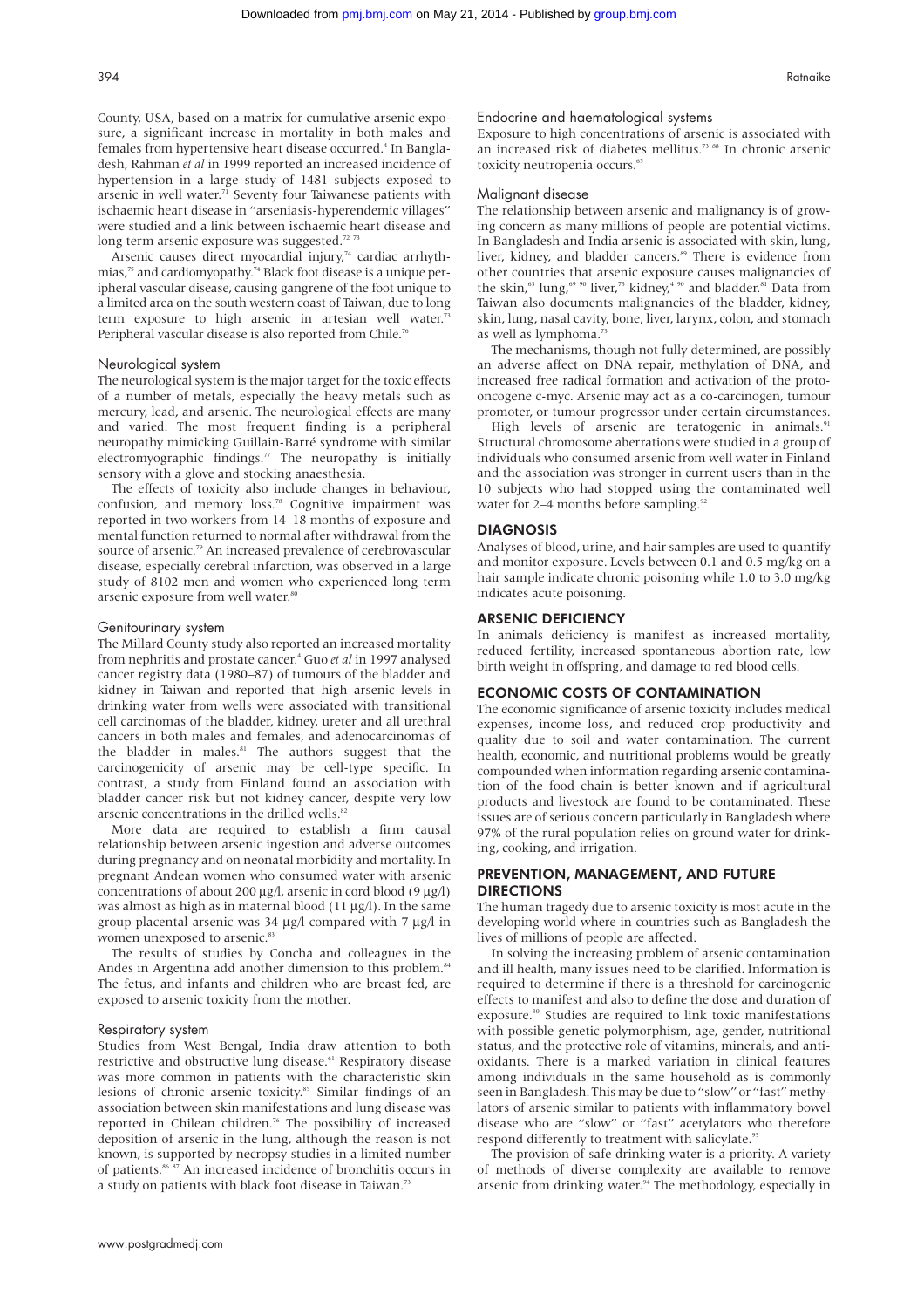#### Box 4: Key references

- Shen ZX, Chen GQ, Ni JH, *et al*. Use of arsenic trioxide (As2O3) in the treatment of acute promyelocytic leukemia (APL): II. Clinical efficacy and pharmacokinetics in relapsed patients. *Blood* 1997;89:3354–60.
- Susin SA, Lorenzo HK, Zamzami N, *et al.* Molecular characterization of mitochondrial apoptosis-inducing factor. *Nature* 1999;397:441–6.
- Campbell JP, Alvarez JA. Acute arsenic intoxication. *Am Fam Physician* 1989;40(6):93–7.
- Concha G, Vogler G, Lezcano D, *et al*. Exposure to inorganic arsenic metabolites during early human development. *Toxicol Sci* 1998;44:185–90.
- McLellan F. Arsenic contamination affects millions in Bangladesh. *Lancet* 2002;359:1127.

developing countries, that is urgently required should be affordable, sustainable by the population, and cost effective. Among the methods available for removing arsenic from water are processes of precipitation or ion exchange. Filtration of arsenic from tube wells has spawned a range of filters of varying sophistication and cost and issues of affordability, efficiency, and maintenance are linked with their use. Importantly, the process and cost of disposing the arsenic sequestered after filtration needs careful consideration. Promising studies are reported using iron treated natural materials such as iron treated activated carbon, iron treated gel beads, and iron oxide coated sand, and of these iron oxide coated sand was the most effective compound.<sup>95</sup> The Stevens technology for arsenic removal is inexpensive and involves mixing a small packet of powder containing iron sulphate and calcium hypochlorite in a large bucket of water, which is then filtered through several cm of sand.<sup>96</sup>

One attractive and inexpensive option that is widely available is to harvest rain water and harness surface water. In Bangladesh the volume of water that flows into the Bay of Bengal is second only to that flowing into the Amazon basin. Bangladesh has an annual rainfall of 1500–2000 mm with eastern areas of the country receiving 3500 mm. The option of harnessing this natural wealth of Bangladesh has received, from available published data, insufficient attention. However, the cheapest solution would depend on community goodwill encouraging the use of a neighbour's well (well sharing) that is not contaminated. More than 90% of people in Bangladesh live within 200 m of a clean, safe source of well water.<sup>96</sup>

No treatment of proven benefit is currently available to treat chronic arsenic toxicity. Treatment options advocated are vitamin and mineral supplements and antioxidant therapy. The benefits of these treatment measures need to be evidence based to receive endorsement and wider application.

At a cellular level, in view of the apoptotic mechanism of action of arsenic, the effects, especially of antioxidants are theoretically of value. However the benefits of these compounds at cellular level need validation in human subjects with chronic arsenic toxicity. At present, in chronic poisoning, therapy is limited to supportive measures.

# ACKNOWLEDGEMENT

Mr Eugene Y Ngai and Mr Chris Senior clarified a number of issues for which I am grateful. I also thank Mr Austin Milton and Mrs Mary Denys for work on the manuscript.

The author is Associate Professor of Medicine at the University of Adelaide.

# QUESTIONS (TRUE (T)/FALSE (F); ANSWERS AT END OF REFERENCES)

Q1. The main source of arsenic that contaminates drinking water is from industrial sources such as mining.

Q2. In chronic arsenic poisoning the diagnostic pigmentary changes occur only in the palms and not the soles of the feet.

Q3. The central nervous system manifestations of chronic arsenic toxicity include cerebral infarction, changes in behaviour, confusion, and memory loss.

Q4. In regard to cardiovascular system manifestations, arsenic may cause direct myocardial injury, cardiac arrhythmias, cardiomyopathy, and invariably peripheral vascular disease.

Q5. Arsenic induces apoptosis by releasing an apoptosisinducing factor from the mitochondrial intermembrane space.

Q6. The treatment currently used in chronic arsenic toxicity consists of vitamin and mineral supplements and antioxidant therapy that have documented objective benefits.

#### **REFERENCES**

- 1 Matschullat J. Arsenic in the geosphere—a review. *The Science of the Total Environment* 2000;249:297–312.
- 2 Gebel T. Confounding variables in the environmental toxicology of arsenic. *Toxicology* 2000;144:155–62. 3 Zaw M, Emett MT. Arsenic removal from water using advanced
- oxidation processes. *Toxicol Lett* 2002;133:113–18. 4 Lewis DR, Southwick JW, Ouellet Hellstrom R, *et al*. Drinking water
- arsenic in Utah: a cohort mortality study. *Environ Health Perspect* 1999;107:359–65.
- 5 Chowdhury UK, Biswas BK, Chowdhury TR, *et al.* Groundwater arsenic contamination in Bangladesh and West Bengal, India. *Environ Health Perspect* 2000;108:393–7.
- 6 Nickson R, McArthur J, Burgess W, *et al.* Arsenic poisoning of Bangladesh groundwater. *Nature* 1998;395:338–9.
- 7 British Geological Survey and Mott MacDonald Ltd (UK). *Groundwater studies for arsenic contamination in Bangladesh, phase I: rapid investigation phase*. Main report summary, 1999: S1–10.
- 8 Mukherjee AB, Bhattacharya P. Arsenic in ground water in the Bengal Delta Plain: slow poisoning in Bangladesh. *Environ Rev* 2001;9:189–220.
- 9 Guha Mazumder DN, Haque R, Ghosh N, *et al*. Arsenic levels in drinking water and the prevalence of skin lesions in West Bengal, India. *Int J Epidemiol* 1998;27:871–7.
- 10 Regelson W, Kim U, Ospina J, *et al*. Hemangioendothelial sarcoma of liver from chronic arsenic intoxication by Fowler's solution. *Cancer* 1968;21:514–22.
- 11 Lander JJ, Stanley RJ, Sumner HW, *et al*. Angiosarcoma of the liver associated with Fowler's solution (potassium arsenite). *Gastroenterology* 1975;68:1582–6.
- 12 Neshiwat LF, Friedland ML, Schorr-Lesnick B, *et al.* Hepatic angiosarcoma. *Am J Med* 1992;93:219–22.
- 13 Prystowsky SD, Elfenbein GJ, Lamberg SI. Nasopharyngeal carcinoma associated with long-term arsenic ingestion. *Arch Dermatol* 1978;114:602–3.
- 14 Shen ZX, Chen GQ, Ni JH, *et al.* Use of arsenic trioxide (As2O3) in the treatment of acute promyelocytic leukemia (APL): II. Clinical efficacy and
- pharmacokinetics in relapsed patients. *Blood* 1997;89:3354–60. 15 Bergstrom SK, Gillan E, Quinn JJ, *et al*. Arsenic trioxide in the treatment of a patient with multiply recurrent, ATRA-resistant promyelocytic
- leukemia: a case report*. J Pediatr Hematol Oncol* 1998;20:545–7. 16 Soignet SL, Maslak P, Wang ZG, *et al.* Complete remission after treatment of acute promyelocytic leukemia with arsenic trioxide. *N Engl J*
- *Med* 1998;339:1341–8. 17 Fenaux P. Chomienne C. Degos L. Treatment of acute promyelocytic leukaemia. *Clin Haematol* 2001;14:153–74.
- 18 Zhu J, Chen Z, Lallemand-Breitenbach V, *et al*. How acute promyelocytic
- leukaemia revived arsenic. *Nat Rev Cancer* 2002;2:705–13. 19 Lorenzo HK, Susin SA, Penninger J, *et al*. Apoptosis inducing factor (AIF): a phylogenetically old, caspase-independent effector of cell death. *Cell Death Differ* 1999;6:516–24.
- 20 Susin SA, Lorenzo HK, Zamzami N, *et al*. Molecular characterization of mitochondrial apoptosis-inducing factor. *Nature* 1999;397:441–6. 21 Wong SS, Tan KC, Goh CL. Cutaneous manifestations of chronic
- arsenicism: review of seventeen cases. *J Am Acad Dermatol* 1998;38(2 pt 1):179–85.
- 22 Ko RJ. Causes, epidemiology, and clinical evaluation of suspected herbal poisoning. *Clin Toxicol* 1999;37:697–708.
- 23 Shen ZY, Tan LJ, Cai WJ, *et al.* Arsenic trioxide induces apoptosis of oesophageal carcinoma in vitro. *Int J Mol Med* 1999;4:33–7. 24 Kew J, Morris C, Aihie A, *et al*. Arsenic and mercury intoxication due to
- Indian ethnic remedies. *BMJ* 1993;306:506–7. 25 Treleaven J, Meller S, Farmer P, *et al.* Arsenic and Ayurveda. *Leuk*
- *Lymphoma* 1993;10:343–5.
- 26 Mitchell-Heggs CA, Conway M, Cassar J. Herbal medicine as a cause of combined lead and arsenic poisoning. *Hum Exp Toxicol* 01 combined icu<br>1990;9:195–6.
- 27 Ong ES, Yong YL, Woo SO. Determination of arsenic in traditional Chinese medicine by microwave digestion with flow injection-inductively coupled plasma mass spectrometry (FI-ICP-MS). *J AOAC Int* 1999;82:963–7.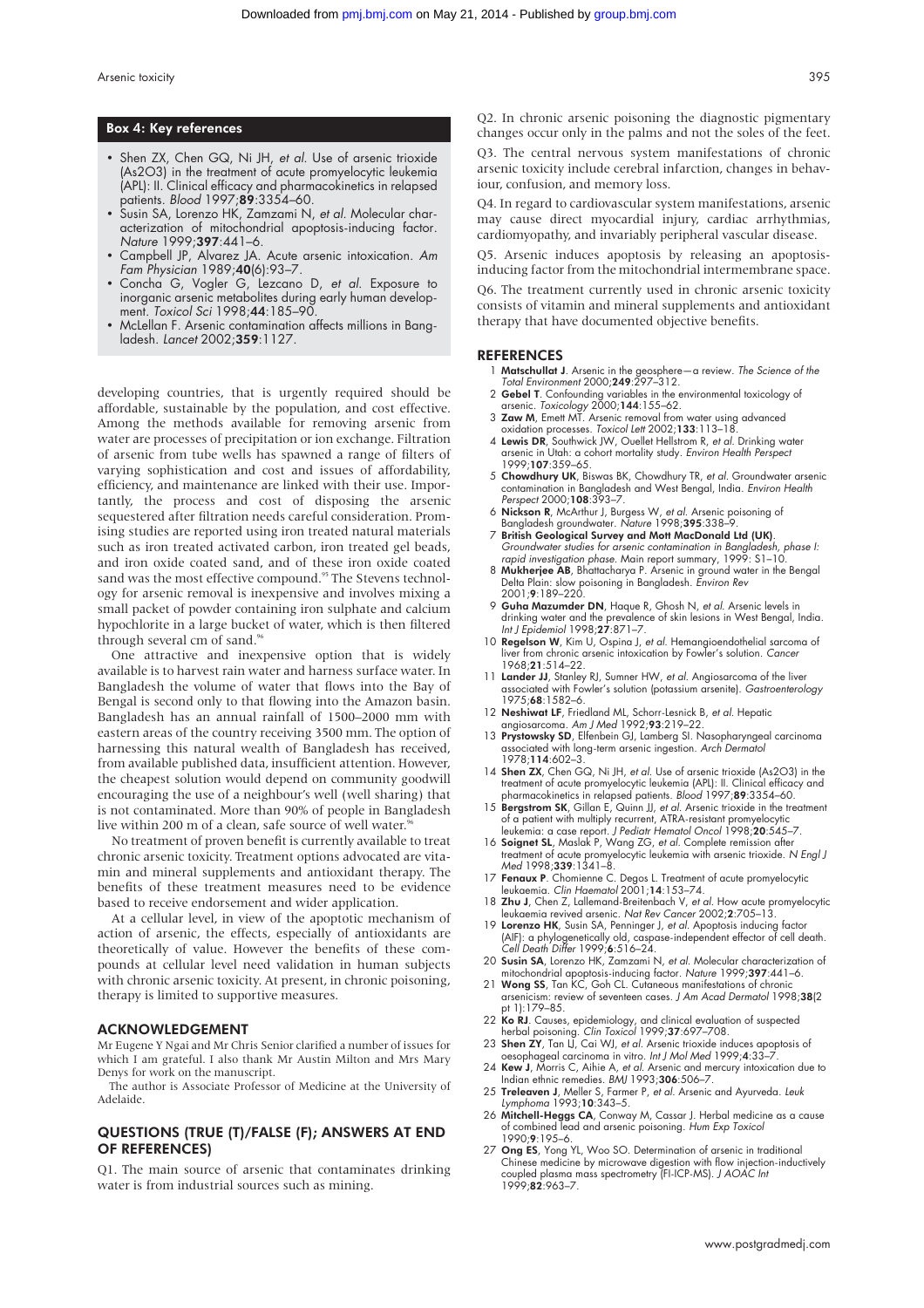- 28 Wong ST, Chan HL, Teo SK. The spectrum of cutaneous and internal malignancies in chronic arsenic toxicity. *Singapore Med J* 1998;39:171–3.
- 29 Cobo JM, Castineira M. Oxidative stress, mitochondrial respiration, and glycemic control: clues from chronic supplementation with Cr3+ or As3+ to male Wistar rats. *Nutrition* 1997;13:965–70.
- 30 Abernathy CO, Liu YP, Longfellow D, *et al.* Arsenic: health effects, mechanisms of actions, and research issues. *Environ Health Perspect* 1999:107:593-7
- 31 Edmonds JS, Francesconi KA. Transformations of arsenic in the marine environment. *Experimentia* 1987;43:553–7.
- 32 Buchet JP, Lison D, Ruggeri M, *et al*. Assessment of exposure to
- inorganic arsenic, a human carcinogen, due to the consumption of<br>sedood. Arch Toxicol 1996;**70**:773-8.<br>**33 Han B**, Jeng WL, Chen RY, et al. Estimation of target hazard quotients<br>and potential health risks for metals by con
- 34 Thomas KW, Pellizzari ED, Berry MR. Population-based dietary intakes and tap water concentrations for selected elements in the EPA region V. National Human Exposure Assessment Survey (NHEXAS). *J Expo Anal Environ Epidemiol* 1999;9:402–13.
- 35 Tripathi RM, Raghunath R, Krishnamoorthy TM. Arsenic intake by the
- adult population in Bombay city. *Sci Total Environ* 1997;208:89–95. 36 Tamaki S, Frankenberger WT Jr. Environmental biochemistry of arsenic. *Rev Environ Contam Toxicol* 1992;124:79–110.
- 37 Gonzalez MJ, Aguilar MV, Martinez MC. Mechanisms of absorption of As2O5 from rat small intestine: the effect of different parameters. *J Trace Elem Med Biol* 1997;11:239–47.
- 38 Silver S, Misra TK. Bacterial transformations of and resistances to heavy metals. *Basic Life Sci* 1984;28:23–46. 39 Ratnaike RN, Barbour AH. Maldigestion and malabsorption. In:
- Ratnaike RN, ed. *Small bowel disorders*. London: Edward Arnold, 2000: 302–15.
- 40 Thompson DJ. A chemical hypothesis for arsenic methylation in mammals. *Chem Biol Interact* 1993;88:89–114.
- 41 Aposhian HV. Enzymatic methylation of arsenic species and other approaches to arsenic toxicity. *Ann Rev Pharmacol Toxicol* 1997;37:397–419.
- 42 Hopenhayen-Rich C, Smith AH, Goeden HM. Human studies do not support the methylation threshold hypothesis of for the toxicity of inorganic arsenic. *Environ Res* 1993;60:161–77.
- 43 Benramdane L, Accominotti M, Fanton L, *et al*. Arsenic speciation in human organs following fatal arsenic trioxide poisoning—a case report. *Clin Chem* 1999;45:301–6.
- 44 Kingston RL, Hall S, Sioris L. Clinical observations and medical outcomes in 149 cases of arsenate ant killer ingestion. *J Toxicol Clin Toxicol* 1993;31:581–91.
- 45 Schoolmeester WL, White DR. Arsenic poisoning. *South Med J* 1980;73:198–208.
- 46 Opresko DM. Risk Assessment Information System database, Oak Ridge Reservation Environmental Restoration Program, 1992 (available at: http://risk.lsd.ornl.gov/tox/profiles/arseni\_c.shtml).
- 47 Ghariani M, Adrien ML, Raucoules M, *et al*. Subacute arsenic poisoning. *Ann Fr Anesth Reanim* 1991;10:304–7.
- 48 Logemann E, Krutzfeldt B, Pollak S. Suicidal administration of elemental arsenic. *Arch Kriminol* 1990;185:80–8.
- 49 Mueller PD, Benowitz NL. Toxicologic causes of acute abdominal disorders. *Emerg Med Clin North Am* 1989;7:667–82. 50 Campbell JP, Alvarez JA. Acute arsenic intoxication. *Am Fam Physician*
- 1989;40(6):93-7
- 51 Armstrong CW, Stroube RB, Rubio T, *et al*. Outbreak of fatal arsenic poisoning caused by contaminated drinking water. *Arch Environ Health*  $1984.39.276 - 9$
- 52 Greenberg C, Davies S, McGowan T, *et al*. Acute respiratory failure
- following severe arsenic poisoning. Chest 1979;**76**:596–8.<br>53 Wikinson SP, McHugh P, Horsley S, *et al.* Arsine toxicity aboard the<br>Asia freighter. BMJ 1975;jiii:559–63.<br>54 **Lerman BB**, Ali N, Green D. Megaloblastic, dyser
- 
- 55 Freeman JW, Couch JR. Prolonged encephalopathy with arsenic poisoning. *Neurology* 1978;28:853–5. 56 Le Quesne PM. Metal-induced diseases of the nervous system. *Br J Hosp*
- *Med* 1982;28:534–8. 57 Call RA, Gunn FD. Arsenical encephalopathy. *Arch Pathol* 1949;48:119–28.
- 58 Beckett WS, Moore JL, Keogh JP, *et al*. Acute encephalopathy due to
- occupational exposure to arsenic. *Br J Ind Med* 1986;43:66–7. 59 Breukink HJ, van Lieshout CG, van Buekelen P, *et al*. Arsenic poisoning through the roof. A case of arsenic poisoning in cattle. *Tijdschr*
- *Diergeneeskd* 1980;105:347–61. 60 Lien HC, Tsai TF, Lee YY, *et al.* Merkel cell carcinoma and chronic arsenicism. *J Am Acad Dermatol* 1999;41:641–3.
- 61 Mazumder DN, Das-Gupta J, Santra A, *et al.* Chronic arsenic toxicity in West Bengal—the worse calamity in the world. *J Indian Med Assoc* 1998;96: 4–7, 18.
- 62 Smith AH, Arroyo AP, Mazumdar DN, *et al*. Arsenic-induced skin lesions among Atacameno people in northern Chile despite good nutrition and centuries of exposure. *Environ Health Perspect* 2000:108:617-20
- 63 Everall JD, Dowd PM. Influence of environmental factors excluding ultra violet radiation on the incidence of skin cancer. *Bull Cancer* 1978;65:241–7.
- 64 Fincher RM, Koerker RM. Long-term survival in acute arsenic encephalopathy. Follow-up using newer measures of electrophysiologic parameters. *Am J Med* 1987;82:549–52.
- 65 Poklis A, Saady JJ. Arsenic poisoning: acute or chronic? Suicide or<br>murder? Am J Forensic Med Pathol 1990;11:226–32.<br>66 Santra A, Das Gupta J, De BK, et al. Hepatic manifestations in chronic<br>arsenic toxicity. Indian J G
- 
- 
- *Gastroenterology* 1994;106:459–63. 68 Pinto SS, Enterline PE, Henderson V, *et al*. Mortality experience in relation to a measured arsenic trioxide exposure. *Environ Health Perspect* 1977;19:127–30.
- 69 Axelson O, Dahlgren E, Jansson CD, *et al*. Arsenic exposure and mortality: a case-referent study from a Swedish copper smelter. *Br J Ind Med* 1978;35:8–15.
- 70 Lee-Feldstein A. A comparison of several measures of exposure to arsenic. Matched case-control study of copper smelter employees. *Am J Epidemiol* 1989;129:112–24.
- 71 **Rahman M**, Tondel M, Ahmad SA, *et al.* Hypertension and arsenic<br>exposure in Bangladesh. Hypertension 1999;**33**:74–8.<br>**Hsueh YM**, Wu WL, Huang YL, *et al.* Low serum carotene level and increased risk of ischemic heart
- 
- exposure. *Atherosclerosis* 1998;**141**:249–57.<br>**73 Tsai SM**, Wang TN, Ko YC. Mortality for certain diseases in areas with<br>high levels of arsenic in drinking water. *Arch Environ Health*<br>1999;**54**:186–193.
- 74 Benowitz NL. Cardiotoxicity in the workplace. *Occup Med* 1992;7:465–78.
- 75 Goldsmith S, From H. Arsenic-induced atypical ventricular tachycardia. *N Engl J Med* 1980;303:1096–8.
- 76 Borgono JM, Vincent P, Venturino H, *et al*. Arsenic in the drinking water of the city of Antigofasta: epidemiological and clinical study before and after installation of a treatment plant. *Environ Health Perspect* 1977;19:103–5.
- 77 Goddard MJ, Tanhehco JL, Dau PC. Chronic arsenic poisoning masquerading as Landry-Guillain-Barre syndrome. *Electromyogr Clin Neurophysiol* 1992;32:419–23.
- 78 Schenk VW, Stolk PJ. Psychosis following arsenic (possibly thalium) poisoning. *Psychiatr Neurol Neurochir* 1967;70:31–7. 79 Morton WE, Caron GA. Encephalopathy: an uncommon manifestation
- 
- of workplace arsenic poisoning? *Am J Ind Med* 1989;15:1–5. 80 Chiou HY, Huang WI, Su CL, *et al.* Dose-response relationship between prevalence of cerebrovascular disease and ingested inorganic arsenic. *Stroke* 1997;28:1717–23.
- 81 Guo HR, Chiang HS, Hu H, *et al.* Arsenic in drinking water and incidence of urinary cancers. *Epidemiology* 1997;8:545–50. 82 Kurttio P, Pukkala E, Kahelin H, *et al*. Arsenic concentrations in well
- water and risk of bladder and kidney cancer in Finland. *Environ Health Perspect* 1999;107:705–10.
- 83 Concha G, Vogler G, Lezcano D, *et al*. Exposure to inorganic arsenic metabolites during early human development. *Toxicol Sci* 1998;44:185–90.
- 84 Concha G, Nermell B, Vahter MV. Metabolism of inorganic arsenic in children with chronic high arsenic exposure in northern Argentina. *Environ Health Perspect* 1998;106:355–9.
- 85 Mazumder DN, Haque R, Ghosh N, *et al.* Arsenic in drinking water and the prevalence of respiratory effects in West Bengal, India*. Int J Epidemiol* 2000;29:1047–52.
- 86 Saady JJ, Blanke RV, Poklis A. Estimation of the body burden of arsenic in a child fatally poisoned by arsenite weedkiller. *J Anal Toxicol* 1989;13:310–12.
- 87 Quatrehomme G, Ricq O, Lapalus P, *et al*. Acute arsenic intoxication: forensic and toxicologic aspects (an observation). *J Forensic Sci* 1992;37:1163–71.
- 88 Rahman M, Tondel M, Ahmad SA, *et al*. Diabetes mellitus associated with arsenic exposure in Bangladesh. *Am J Epidemiol* 1998;148:198–203.
- 89 Rahman MM, Chowdhury UK, Mukherjee SC, *et al*. Chronic arsenic toxicity in Bangladesh and West Bengal, India—a review and commentary. *J Toxicol Clin Toxicol*. 2001;39:683–700.
- 90 Hopenhayn Rich C, Biggs ML, Smith AH. Lung and kidney cancer mortality associated with arsenic in drinking water in Cordoba, Argentina. *Int J Epidemiol* 1998;27:561–9.
- 91 Hood RD, Vedel-Macrander GC. Evaluation of the effect of BAL (2,3dimercaptopropanol) on arsenite-induced teratogenesis in mice. *Toxicol Appl Pharmacol* 1984;73:1–7.
- 92 Maki-Paakkanen J, Kurttio P, Paldy A, *et al.* Association between the clastogenic effect in peripheral lymphocytes and human exposure to arsenic through drinking water. *Environ Mol Mutagen* 1998;32:301–13.
- 93 Clark DW. Genetically determined variability in acetylation and oxidation. Therapeutic implications. *Drugs* 1985;29:342–75. 94 Sutherland D, Swash PM, Macqueen AC, *et al*. A field based
- 
- evaluation of household arsenic removal technology for the treatment of<br>drinking water. *Environ Technol* 2002;**23**:1385–403.<br>95 **Yuan T**, Hu JY, Ong SL, *et al. Arsenic removal from household drinking*<br>water by adsorption
- 2002;359:1127.

# ANSWERS

Q1. F, Q2. F, Q3. T, Q4. F, Q5. T, Q6. F.